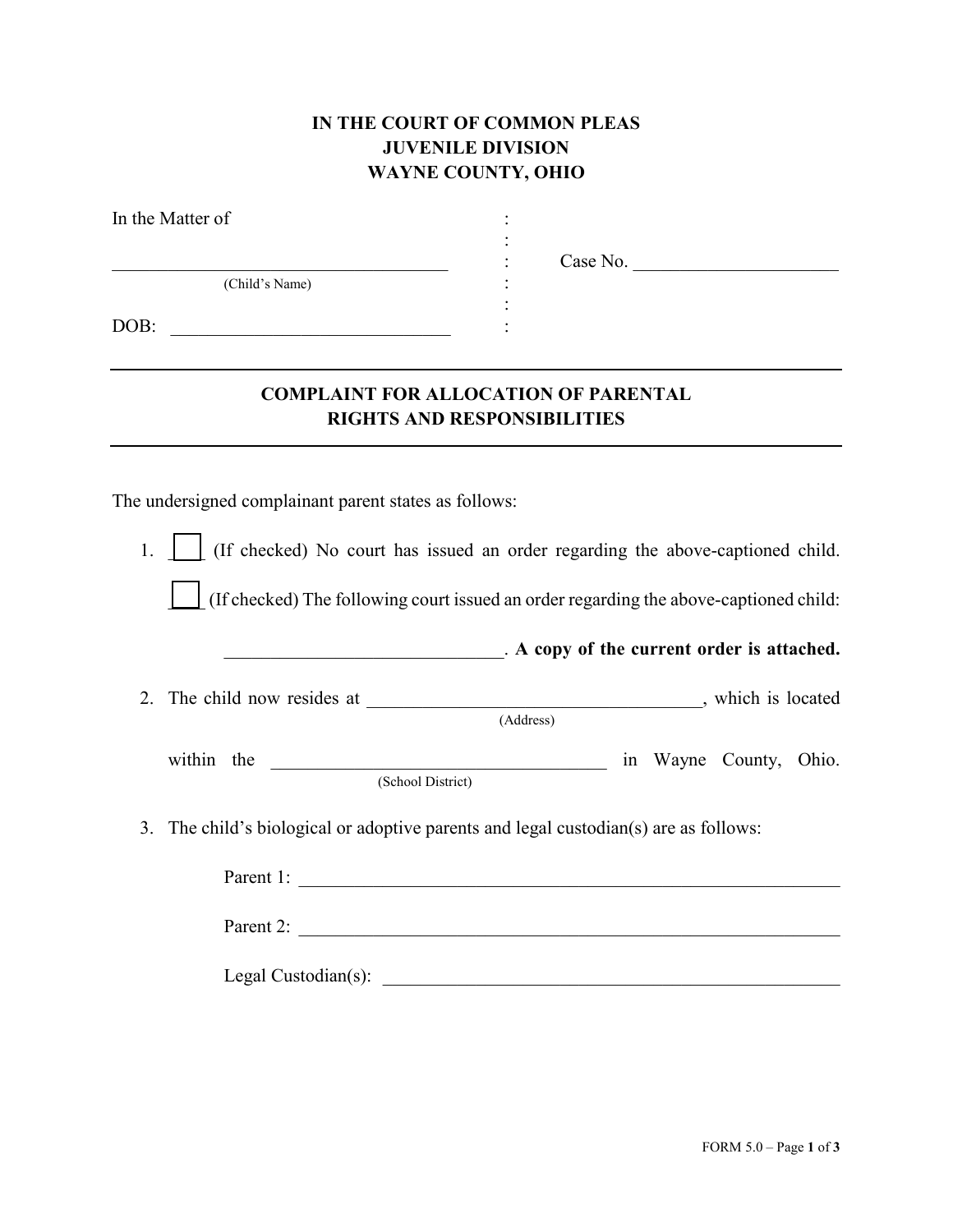4. I request that the Court allocate parental rights and responsibilities for the child. Specifically, I request the following (*check all that apply*):

|    | Name<br><u> 1989 - Jan Barbara, manazarta bashkar a shekara tsh</u><br>legal custodian of the child.                                                                     | as the residential parent and |
|----|--------------------------------------------------------------------------------------------------------------------------------------------------------------------------|-------------------------------|
|    | order.                                                                                                                                                                   |                               |
|    | Adopt a Shared Parenting Plan. A copy of a proposed Shared Parenting<br>Plan is attached.                                                                                |                               |
|    | Establish a child and medical support order.                                                                                                                             |                               |
|    |                                                                                                                                                                          |                               |
|    |                                                                                                                                                                          |                               |
| 5. | (if checked) I am filing this Complaint pursuant to the guidance or recommendation<br>of a public children services agency or children services board. My caseworker for |                               |
|    | that agency is:<br><u> 1980 - Jan Barbara, martin da kasar Amerikaan kasar da</u>                                                                                        |                               |

6. It is in the child's best interest to award the above order(s).

## [THE REMAINDER OF THIS PAGE IS INTENTIONALLY BLANK.]